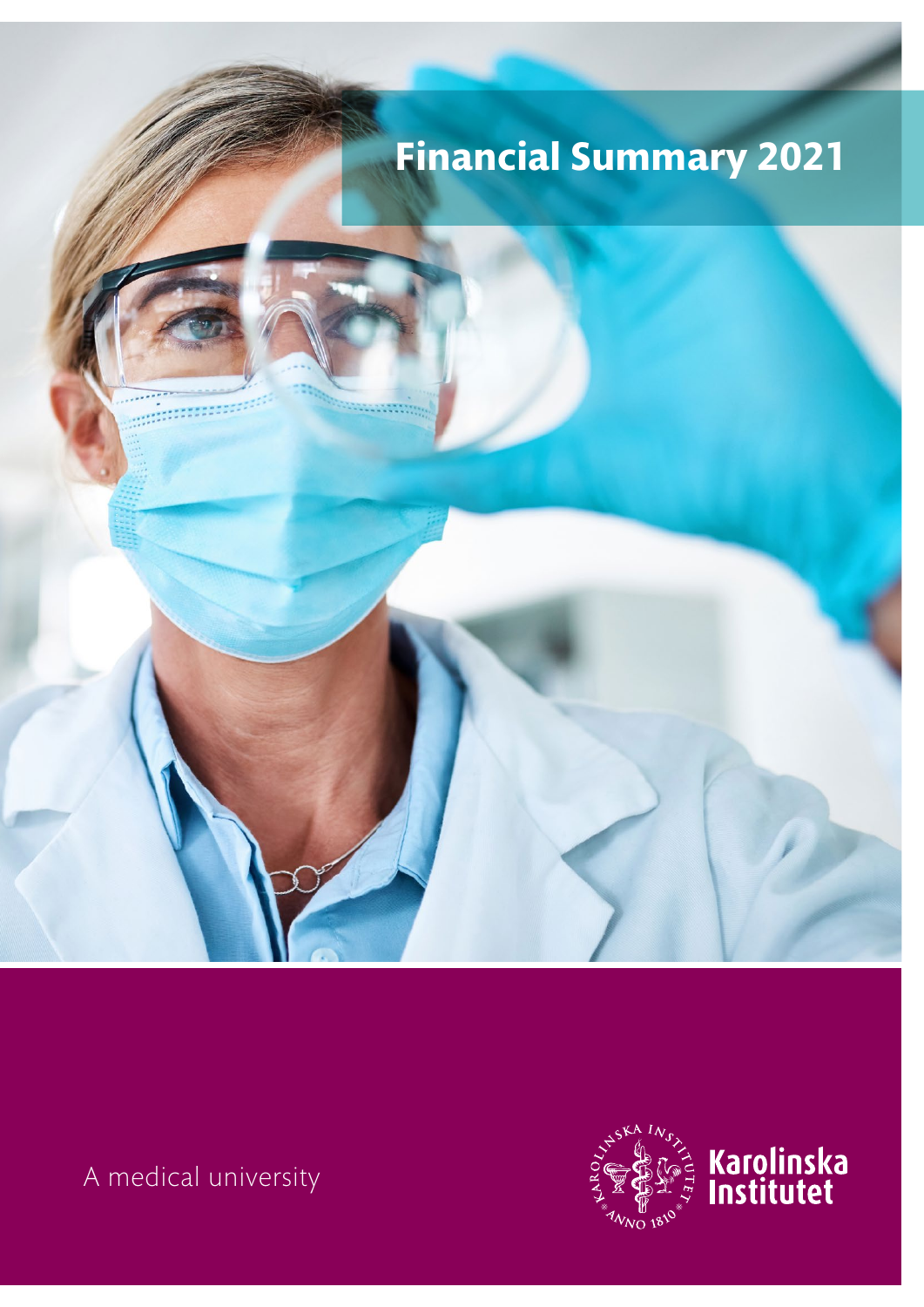# Karolinska Institutet's Financial Summary for 2021

Karolinska Institutet's (Kl) revenues have returned to a year-over-year increase following last year's marginal decrease, and amount to SEK 7,560 million for 2021. This increase occurred across all revenue streams. In this chapter, the source is the business system Unit4 Business World, unless otherwise stated. Last year's figures are presented in parentheses.

KI's activities are dominated by research activities, and they comprise 84 per cent of total revenues, which is the same proportion as in the prior year.

The capital change for the year is positive and amounts to SEK 187.9 million (SEK 22.8 million). The greatest capital change is attributable to research activities SEK 181.6 million (-13.9 million).

# Funding sources

The diagram below shows how KI's activities for 2021 were financed, divided into categories by type of funder.

The total government funding of the KI's activities amounts to 63 per cent, which is a decrease of one percentage point compared to 2020. The decrease is in the category other national government funders.

The corresponding increase of one percent of is attributable to external funding in the category of Swedish foundations and organisations.



### Revenue in 2021, total SEK 7,560 million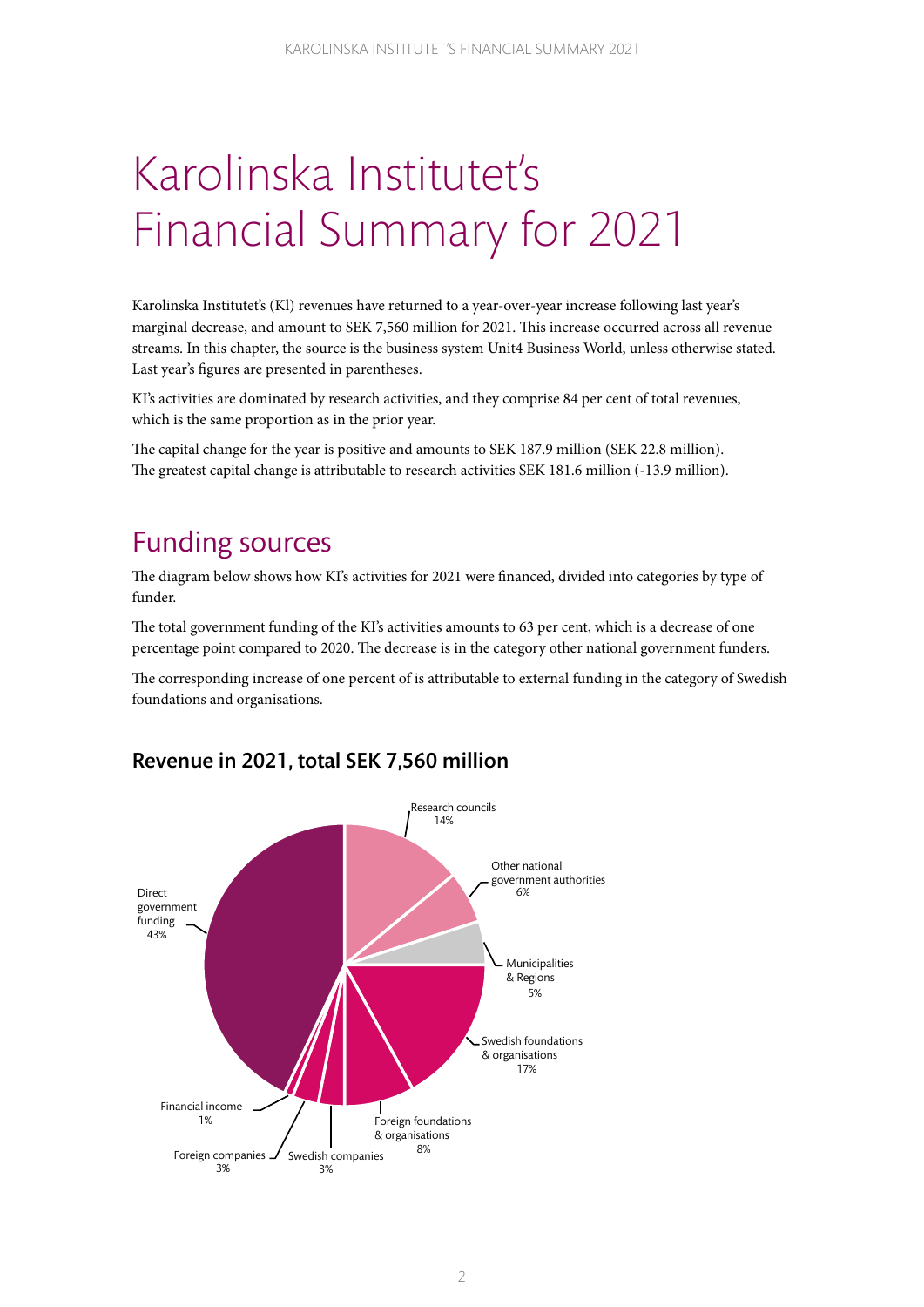# Surplus/deficit per activity: education and research

| Statement of financial performance per activity unit 2021, SEK millions          |               |                                                             |                                                    |  |
|----------------------------------------------------------------------------------|---------------|-------------------------------------------------------------|----------------------------------------------------|--|
|                                                                                  | <b>Totalt</b> | <b>Total Education and</b><br>bachelor's and master's level | <b>Research and education</b><br>at doctoral level |  |
| Revenue                                                                          |               |                                                             |                                                    |  |
| Direct Government funding                                                        | 3 2 7 3 , 7   | 1 0 3 9 , 0                                                 | 2 2 3 4 7                                          |  |
| Fees and other remuneration                                                      | 883,7         | 151,1                                                       | 732,6                                              |  |
| Grants                                                                           | 3 3 4 9 7     | 30,3                                                        | 3 3 1 9 4                                          |  |
| Financial income                                                                 | 52,5          | 0,0                                                         | 52,5                                               |  |
| <b>Total revenue</b>                                                             | 7559,6        | 1 2 2 0 , 4                                                 | 6339,2                                             |  |
|                                                                                  |               |                                                             |                                                    |  |
| Costs                                                                            |               |                                                             |                                                    |  |
| Staff costs                                                                      | 3 8 6 5 , 1   | 694,6                                                       | 3 1 7 0 , 5                                        |  |
| Premises costs                                                                   | 964,0         | 103,1                                                       | 860,9                                              |  |
| Other operating costs                                                            | 2 1 9 5 , 1   | 389,9                                                       | 1 805,2                                            |  |
| Financial expenses                                                               | 6,6           | 0,2                                                         | 6,4                                                |  |
| Depreciation                                                                     | 340,9         | 26,3                                                        | 314,6                                              |  |
| <b>Total costs</b>                                                               | 7371,7        | 1 2 1 4 , 1                                                 | 6 1 5 7 , 6                                        |  |
|                                                                                  |               |                                                             |                                                    |  |
| Change in capital for the year<br>(excl. subsidiaries)                           | 187,9         | 6,3                                                         | 181,6                                              |  |
| Result from ownership interests in<br>subsidiaries and associated compa-<br>nies | 0,0           |                                                             |                                                    |  |
| Change in capital for the year<br>(incl. subsidiaries)                           | 187,9         |                                                             |                                                    |  |
| Capitalised change in capital (IB)                                               | 1564,6        | 249,8                                                       | 1 2 9 4, 8                                         |  |
| Total balance carried forward (UB)                                               | 1752,5        | 256,1                                                       | 1476.4                                             |  |

This year's positive change in capital amounting to SEK 187.9 million (22.8 million) consists of a positive change in capital in education at bachelor's level and master's level amounting to SEK 6.3 million (36.7 million) and a change in capital in research and education at doctoral level amounting to SEK 181.6 million (-13.9 million).

The positive change in capital for education is primarily linked to contract education. Within government appropriation funded education, the funding cap was not reached, resulting in an increase in the final savings of appropriations, which now amount to SEK 38.1 million (SEK 19.7 million). The level of performance is somewhat below the forecast provided in the autumn.

Grant-funded education has decreased to returned to more normal levels. Last year's high outcome consisted of grants via the Legal, Financial and Administrative Services Agency (appropriation 2:64), which was an extended mandate from the government in 2020. Within research, direct government funding, grant and contract research funded-activities have seen a positive change in capital.

The research activities also include the financial results from asset management, to the amount of SEK 9.5 million (5.5 million).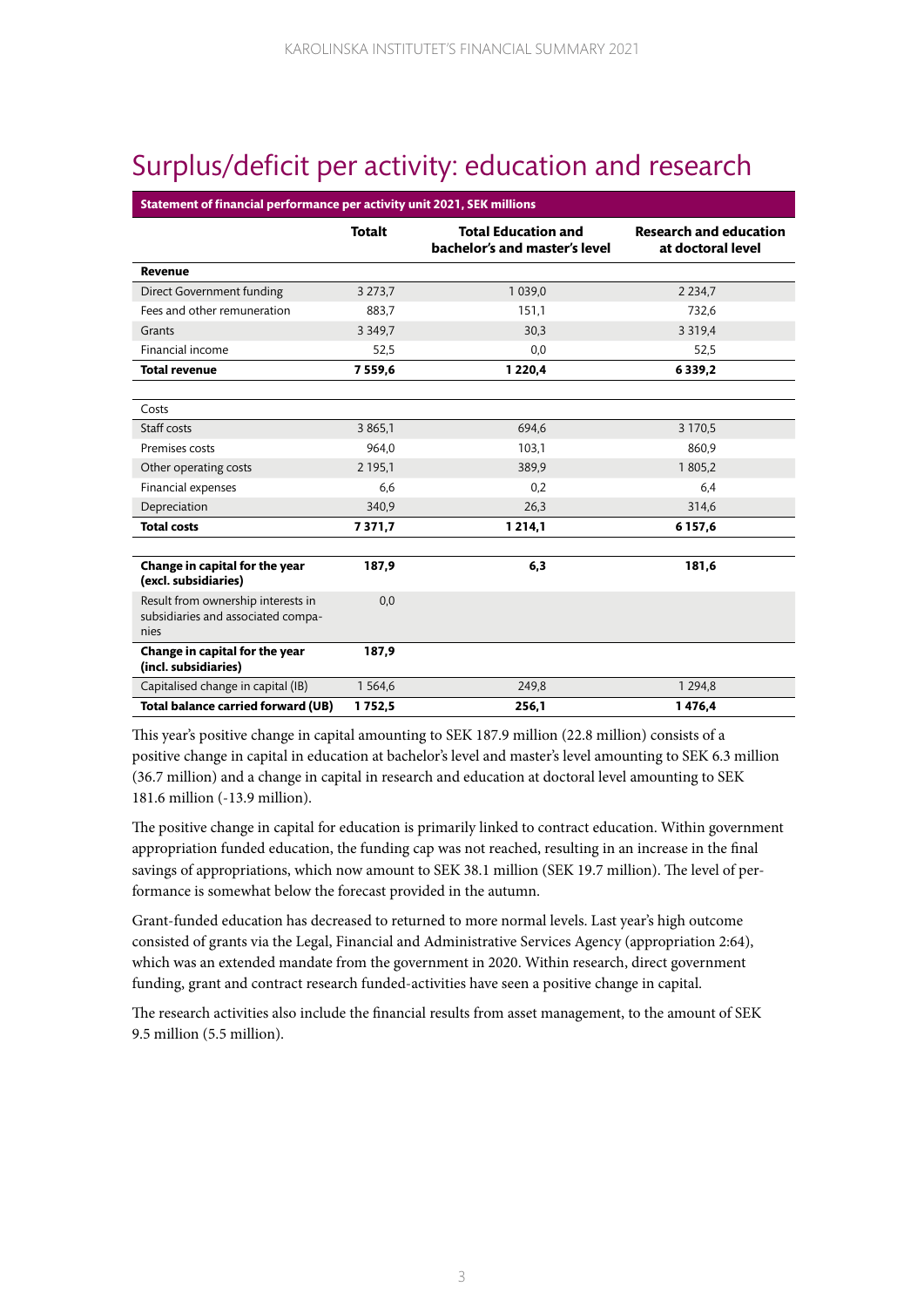### Net advances from external funders and liquid assets

Unused grant revenue and prepaid contract assignment revenues refers to non-generated expenses for activities where the funders provide the funding in advance. Accrued grant revenues and revenues from contract education refers to accrued costs for ongoing externally financed activities, where the funds are received in arrears and where an agreement/contract exists that supports this.

The table below shows the development of advances from grants received and contract education activities.

Bank deposits and other liquid assets have increased compared to 2020 and can be explained by an increase in unused grants and other liabilities.

| Net advances and liquid assets, SEK millions                         |         |         |         |  |
|----------------------------------------------------------------------|---------|---------|---------|--|
|                                                                      | 2019    | 2020    | 2021    |  |
| Unused grants                                                        | 3 2 8 5 | 3 5 2 3 | 3817    |  |
| Prepaid contract revenue                                             | 265     | 355     | 327     |  |
| Accrued grant revenues                                               | $-506$  | $-504$  | $-462$  |  |
| Accrued contract education revenues                                  | $-2$    | $-3$    | $-5$    |  |
| Net advance                                                          | 3 0 4 1 | 3 3 7 0 | 3678    |  |
| Bank deposits, liquid assets and the<br>Swedish National Debt Office | 4 0 4 3 | 4 3 4 4 | 5 0 2 7 |  |

### Loans from the Swedish National Debt Office

Every year loans are taken from the Swedish National Debt Office (RGK) for the fixed assets that are funded by the government. This is done at least twice a year and the last time is in December, for investments made through the month of November, including a forecast for December. At the same time, amortisations are made corresponding to the depreciation and retirement of assets during the year. New investments were made in 2021 corresponding to SEK 93.9 million and reported depreciation amounted to SEK 226.2 million. Total debt with the RGK is SEK 1,051 million. The 2021 loan limit was SEK 1,244 million. The annual average for the interest rate on the interest account in 2021 was 0 per cent (0 per cent). The zero interest rate means that Kl does not have any interest costs for its loans with the RGK.

### Agency capital

The accumulated agency capital, including the change in capital during the year, amounts to SEK 1,753 million (SEK 1,564 million), broken down into subsidiaries, SEK 20 million (SEK 19 million), asset management, SEK 161 million (SEK 152 million) and regular activities, SEK 1,571 million (SEK 1,393 million).

Agency capital has increased most in grant-funded research. The increase is explained by the completion of research projects and the transfer of surpluses, which contributed to a positive change in capital.

Another explanation is that some grant-financed activities had a historical deficit that was co-financed with grants during the year.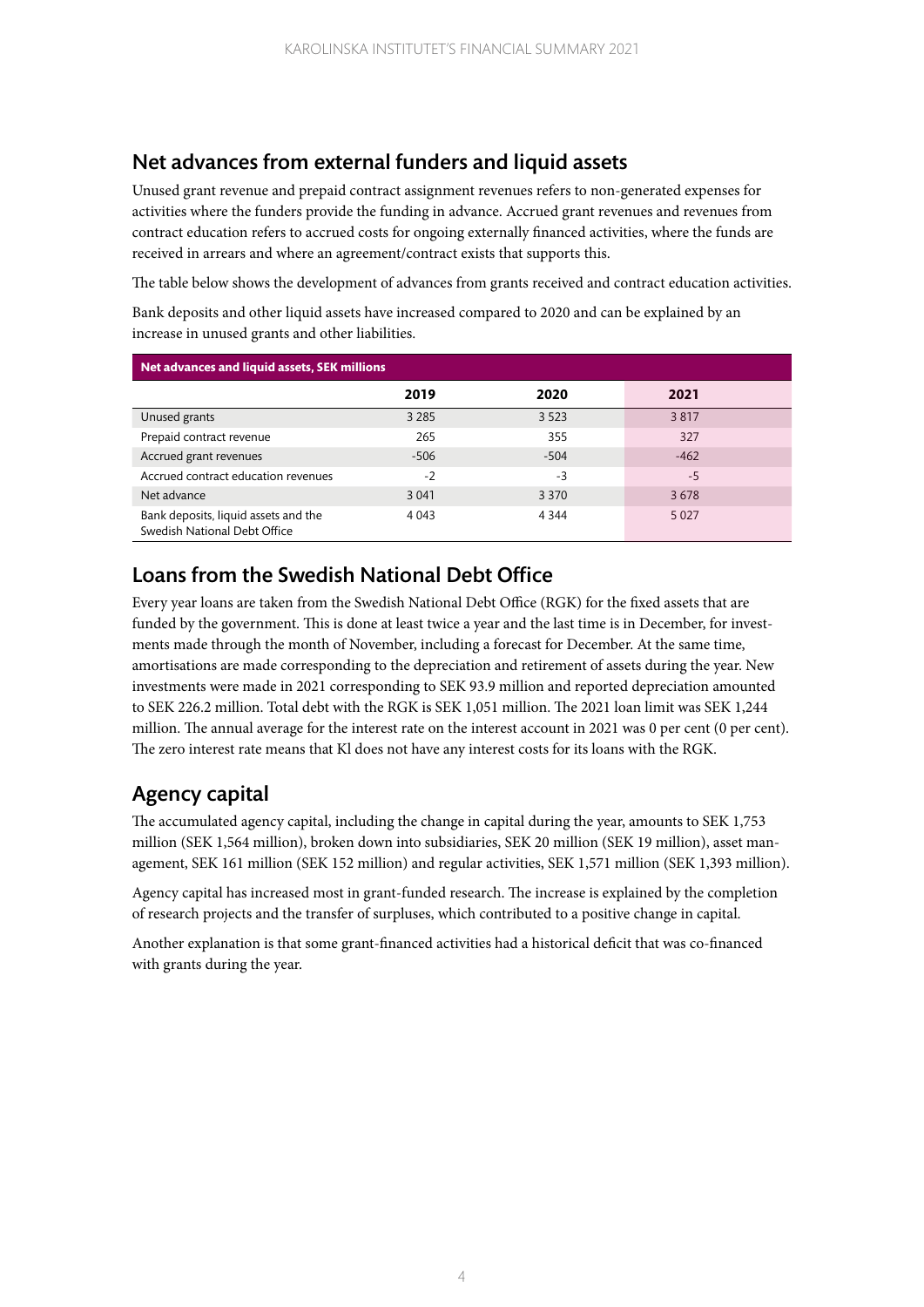

# Total Education and bachelor's and master's level

In 2021, the KI shows a smaller positive growth in capital than in the previous year, which is explained by the fact that revenues did not increase at the same rate as costs. Contract education activities have increased somewhat in 2021 after decreasing in 2020. In total, revenues for education have increased by 2 per cent compared to 2020.

#### Revenue

The outcome for full-time equivalents (FTE) exceeds KI's October prognosis while that of annual performance equivalents (APE) is somewhat lower. The available funds for 2021, i.e., the funding cap for the year and the government funding savings from 2020, is SEK 814.3 million. The outcome, including the annual performance equivalents from December 2020, means that KI funds fall short and increased its appropriation savings. The end-of-year government funding savings increased, and after 2021 amounts to 38.1 million.

Direct national government funding has been adjusted for price and salary translation with 1.72 per cent (1.91 per cent).

Revenue from grants consists primarily of grants from other national government authorities transferred to KI for activities related to its educational programmes, in accordance with each respective public authority's spending authorisation.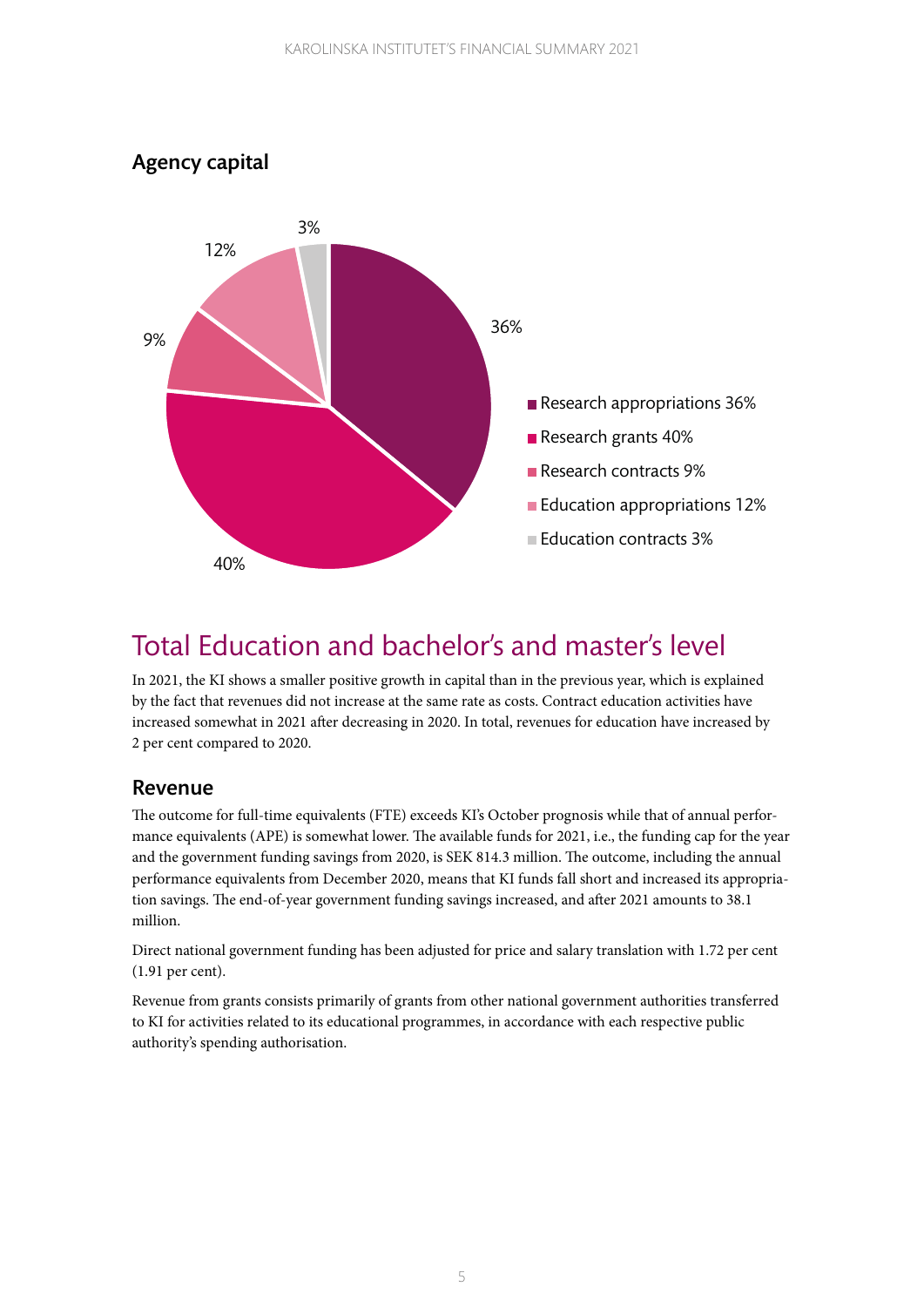#### Costs

Costs for educational activities have increased by 4.2 per cent for the year compared to 2020. Personnel costs will increase by 4.4 per cent, which is in line with the increase KI as a whole.

The educational activities represent 16.5 per cent of KI's total overall expenses. Costs related to premises for the education increased by 2.8 per cent. The costs do not reflect the utilisation of premises, considering that many premises have been unused due to the coronavirus pandemic. Premises have been refurbished to meet the demands of distance education.

Depreciation is at the same level as last year.

| Total Education and bachelor's and master's level, SEK millions |             |             |             |
|-----------------------------------------------------------------|-------------|-------------|-------------|
|                                                                 | 2019        | 2020        | 2021        |
| Revenue                                                         |             |             |             |
| Direct Government funding                                       | 984,3       | 1 0 2 1 , 1 | 1 0 3 9 , 0 |
| Fees and other remuneration                                     | 146.0       | 135,7       | 151,1       |
| Grants                                                          | 26,6        | 42,6        | 30,3        |
| Financial income                                                | 0,0         | 0,0         | 0,0         |
| <b>Total revenue</b>                                            | 1 1 5 6, 9  | 1 199,4     | 1 2 2 0 , 4 |
|                                                                 |             |             |             |
| Costs                                                           |             |             |             |
| Staff costs                                                     | 635,8       | 664,2       | 694,6       |
| Premises costs                                                  | 97,8        | 100,2       | 103,1       |
| Other operating costs                                           | 386,1       | 371,1       | 389,9       |
| Financial expenses                                              | 0,1         | 0,0         | 0,2         |
| Depreciation                                                    | 23,6        | 27,2        | 26,3        |
| <b>Total costs</b>                                              | 1 1 4 3 , 3 | 1 1 6 2, 7  | 1214,1      |
|                                                                 |             |             |             |
| <b>Transfers</b>                                                |             |             |             |
| Government funding                                              | 4,8         | 0,0         | 0,0         |
| Funding from other                                              | 0,0         | 0,0         | 0,0         |
| government agencies                                             |             |             |             |
| Other funds                                                     | 0,2         | 0,0         | 0,0         |
| Grants distributed                                              | $-5,0$      | 0,0         | 0,0         |
|                                                                 |             |             |             |
| Change in capital                                               |             |             |             |
| Annual                                                          | 13,6        | 36,7        | 6,3         |
| Capitalised change in capital (IB)                              | 199,6       | 213,1       | 249,8       |
| <b>Total balance carried forward</b>                            | 213,1       | 249,8       | 256,1       |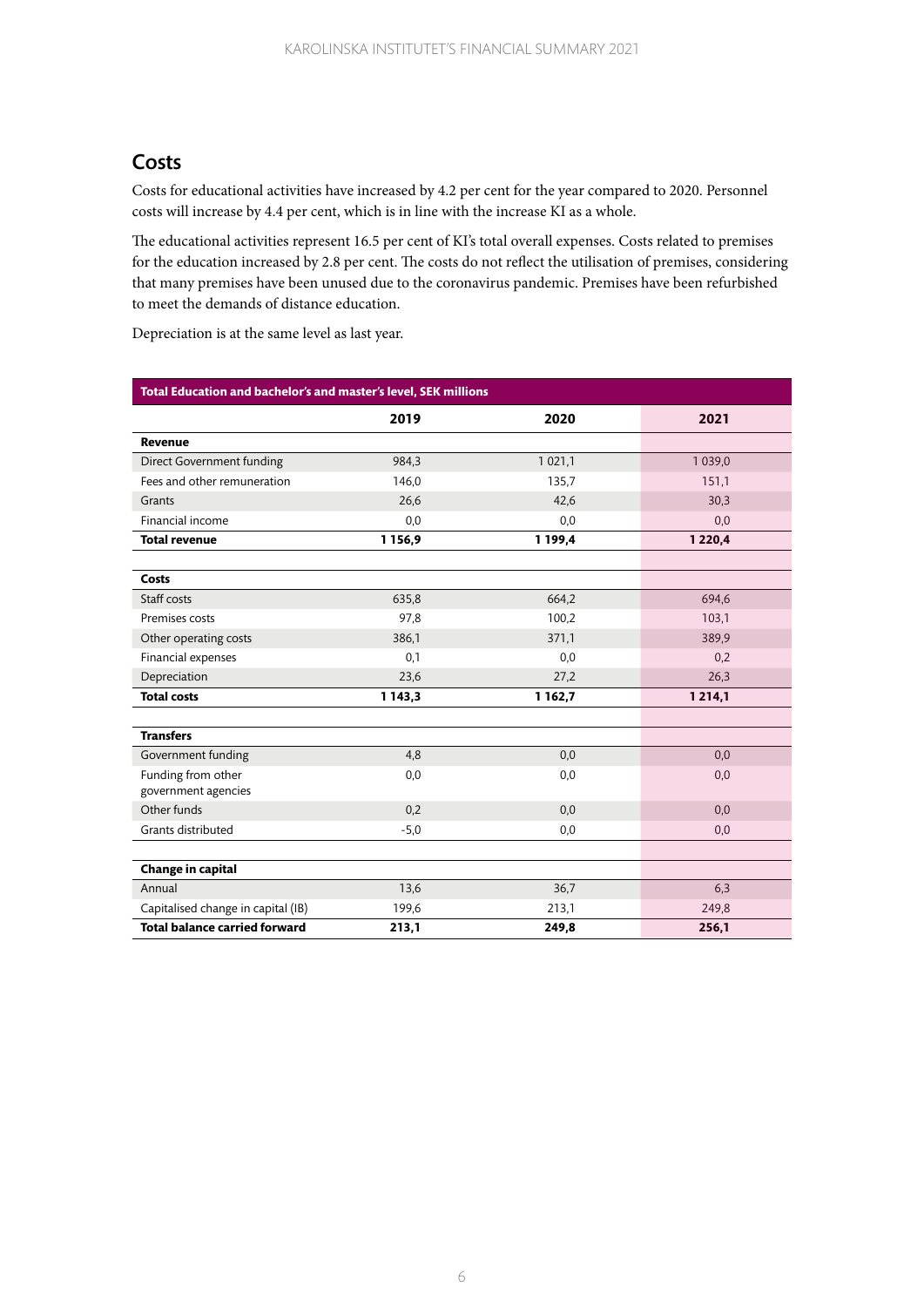# Research and education at doctoral level

Revenue increases by 3.4 per cent compared to the previous year. Costs for personnel are increasing at a slightly higher rate than revenues, which can be explained to some extent by the fact that a salary audit has been carried out in 2021.

#### Revenue

Research revenue for the year amounts to SEK 6,339.2 million (SEK 6,122.5 million). Direct national government funding has increased by SEK 78.9 million or 3.5 per cent compared to 2020, and is in accordance with the spending authorisation for the financial year 2021 concerning the KI. Direct national government funding has been adjusted for price and salary translation with 1.72 per cent (1.91 per cent).

Fees and other payments received increase by SEK 27.6 million compared to 2020, which is primarily explained by increased fees from foreign companies and organisations as well as the leasing of KI premises. On behalf of the Public Health Agency of Sweden, Kl has special authorisation to conduct COVID-19 sequencing activities. This activity has had lower volumes in 2021.

Grant revenues have increased by 3 per cent compared to 2020, while prepaid grant revenues have also increased, indicating that this year's increase is not temporary.

Financial revenues declined, which is due to the fact that the annual interest rate at the RGK was 0 per cent. The annual average interest rate on the interest-bearing account in the RGK in 2021 is 0 per cent (0). Interest revenues from the RGK are SEK 0 (SEK 58 thousand). Other financial income consists primarily of capital gains upon the sale of fixed assets plus dividends on shares and exchange rate gains.

#### Costs

This year's total costs for research and education at doctoral level increased marginally by SEK 21 million, or 0.3 per cent, compared to last year.

The cost for staff has increased by 4.3 per cent compared with 2020. A salary audit was carried out this year. The number of staff (full time equivalents) has increased by 1.1 compared with 2020.

Premises costs decrease slightly compared to 2020, which can be explained by the fact that the premises have been used less due to the pandemic, which has contributed to lower costs for maintenance and repairs than in previous years.

Operating costs have decreased by 2.5 per cent, which can be partly explained by the pandemic in terms of reduced travel, entertainment and conference costs, which, in distinction to 2020, has affected the entire financial year of 2021.

Financial costs have decreased somewhat, which is primary explained by KI's 2020 exchange rate losses, which were more extensive than in 2021. The annual average interest rate on the interest-bearing account in the RGK is 0 per cent (0).

Depreciation has increased by SEK 1.3 million or 0.4 per cent compared to 2020.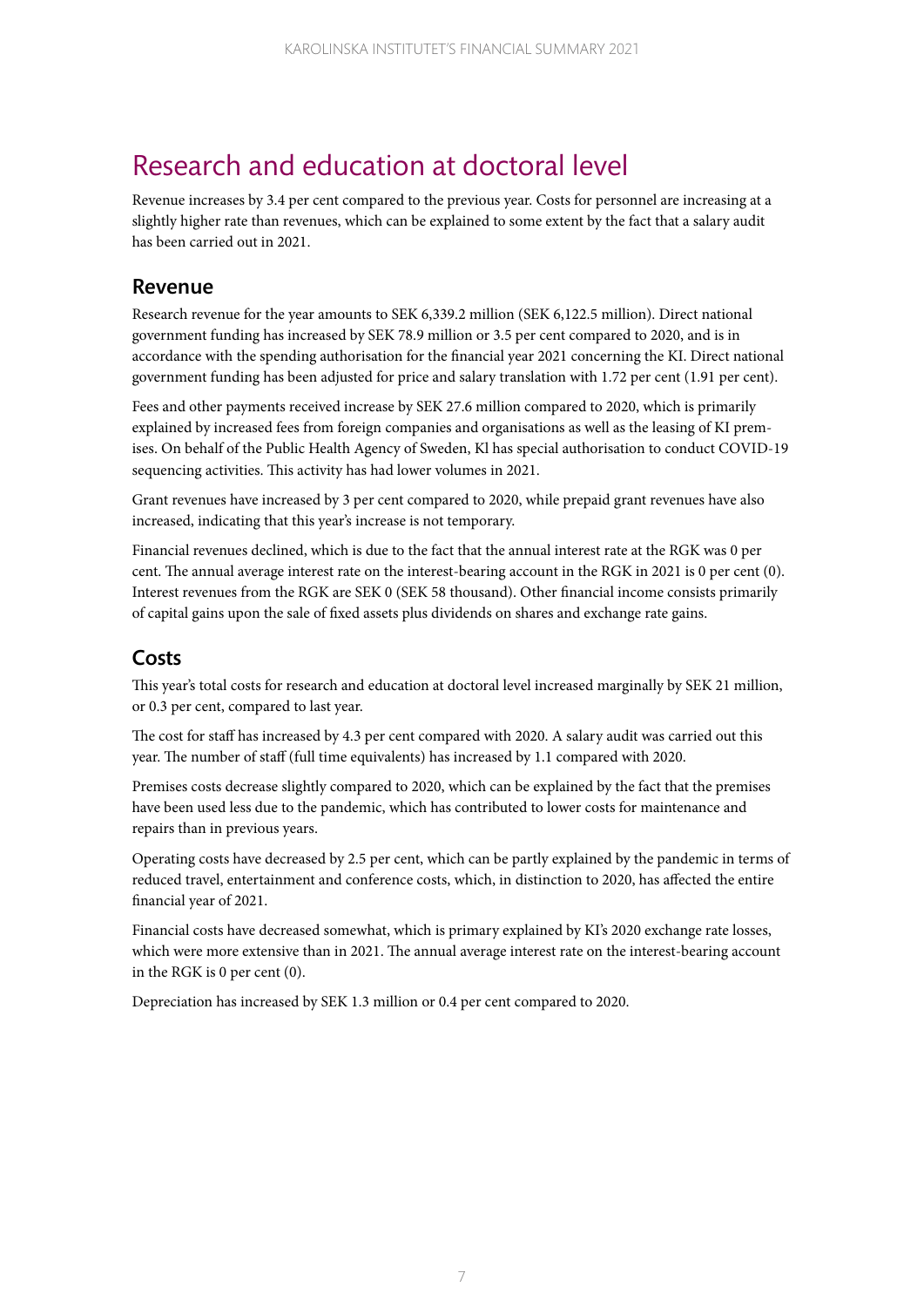| Research and education at doctoral level, SEK millions |             |             |            |
|--------------------------------------------------------|-------------|-------------|------------|
|                                                        | 2019        | 2020        | 2021       |
| Revenue                                                |             |             |            |
| Direct Government funding                              | 2 0 8 4 5   | 2 1 5 5, 8  | 2 2 3 4 7  |
| Fees and other remuneration                            | 573,5       | 705,0       | 732,6      |
| Grants                                                 | 3 2 5 0, 4  | 3 2 2 0,7   | 3 3 1 9 4  |
| Financial income                                       | 54,4        | 41,0        | 52,5       |
| <b>Total revenue</b>                                   | 5962,8      | 6122,5      | 6339,2     |
|                                                        |             |             |            |
| Costs                                                  |             |             |            |
| Staff costs                                            | 2 9 68,9    | 3 0 3 3 , 8 | 3 1 7 0, 5 |
| Premises costs                                         | 871,7       | 882,3       | 860,9      |
| Other operating costs                                  | 1863,3      | 1849.9      | 1 805,2    |
| Financial expenses                                     | 18,7        | 57,1        | 6,4        |
| Depreciation                                           | 304,7       | 313,3       | 314,6      |
| <b>Total costs</b>                                     | 6 0 27,3    | 6136,4      | 6157,6     |
|                                                        |             |             |            |
| <b>Transfers</b>                                       |             |             |            |
| Government funding                                     | 15,3        | 13,5        | 13,8       |
| Funding from other government<br>agencies              | 60,8        | 41,6        | 65,7       |
| Other funds                                            | 120,4       | 124,2       | 107,0      |
| Grants distributed                                     | $-196.5$    | $-179.3$    | $-186,5$   |
|                                                        |             |             |            |
| Change in capital                                      |             |             |            |
| Annual                                                 | $-64,5$     | $-13,9$     | 181,6      |
| Capitalised change in capital (IB)                     | 1 3 7 3 , 2 | 1 308,7     | 1 2 9 4, 8 |
| <b>Total balance carried forward</b>                   | 1 3 0 8,7   | 1 2 9 4, 8  | 1476,4     |

# Asset Management

KI manages donations from private individuals intended for medical sciences at KI. These donations are divided into:

- 1. Endowment funds, which are included in KI's financial reporting.
- 2. Independent foundations, which are separate legal entities, whose administration is tied to KI.

For the endowment funds which are managed and reported within KI, both the yield and capital may be utilised. The foundations are separate legal entities and produce their own annual reports. The yield from the foundations that is distributed to KI is reported as external grants in KI's accounts. The accounts of KI's foundations are presented in summary so as to provide a complete picture of KI's donation assets, regardless of their legal form of incorporation.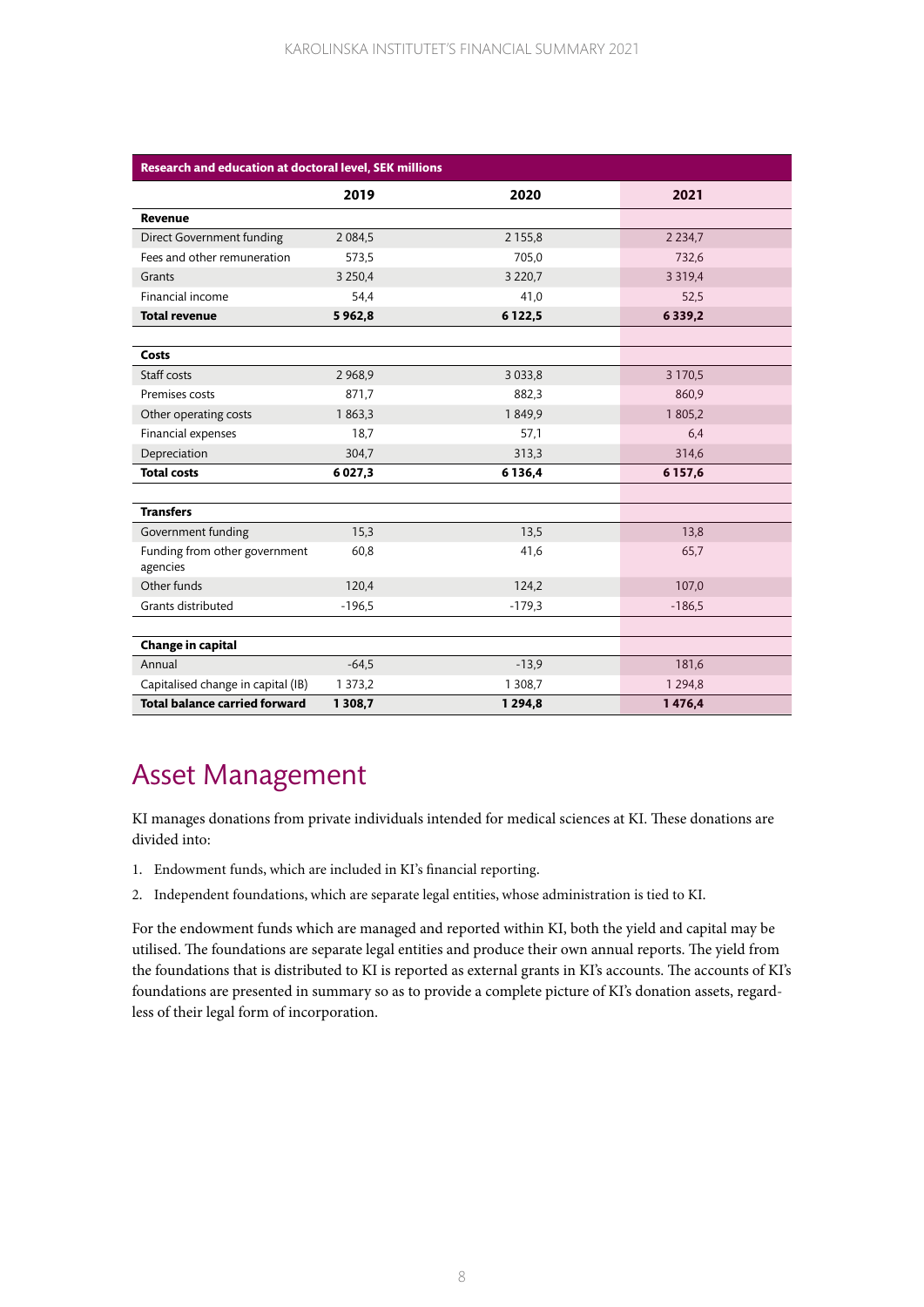### Endowment funds

The market value at year-end was approximately SEK 294 million (SEK 236 million).

In 2021, net inflows (difference between purchased and sold funds) amounted to SEK

70.4 million (-38.9 million) and the change in value amounted to SEK -12.9 million (35.1 million).

During the year, inflows through donations and dividends from financial investments have exceeded outflows through research grants, resulting in a positive result of SEK 40.5 million (0.7 million).

The nominal return for the portfolio totalled 12.1 per cent. The return on Swedish shares was very good, totalling 38.8 per cent for the year. Foreign share holdings also performed well, with a total return of

31.1 per cent. Interest-bearing assets returned 0.9 per cent and alternative assets 0.6 per cent.



#### Fund portfolio allocation 30-12-2021\*

*\*Excluding the MWLC portfolio which is invested in two separate portfolios of interest-bearing securities.*

The nominal as well as the real yield were thus higher than the yield requirement (nominal yield requirement is the risk-free interest rate plus two per cent and real yield requirement is two per cent). The return target is also met in the long term. The table below shows the returns over the last five years.

The relative return during the year was clearly higher than the comparative index, mainly due to the good performance of equities.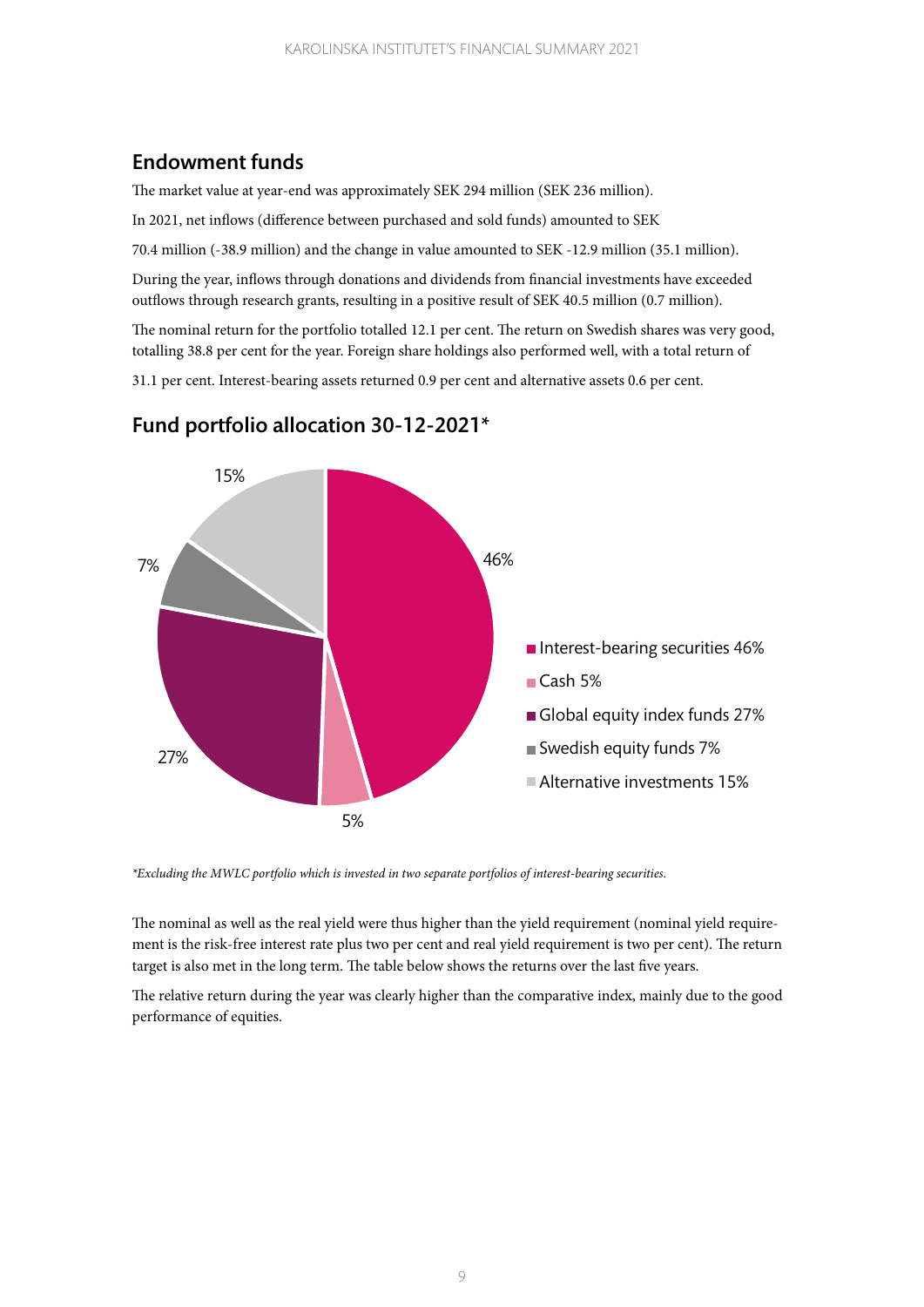#### KAROLINSKA INSTITUTET'S FINANCIAL SUMMARY 2021

| Return compared to benchmark |      |        |      |
|------------------------------|------|--------|------|
|                              | 2019 | 2020   | 2021 |
| KI Funds                     | 14.3 | 2.4    |      |
| <b>Benchmark index</b>       | 11,9 | 3,3    | 9,5  |
| Deviation                    | 2.4  | $-0.9$ |      |

Returns are stated net, i.e., including dividends and deductions for management costs. Share indices are stated including reinvested dividends.

| <b>Comparison index for endowment fund investments 2021</b> |                       |     |  |
|-------------------------------------------------------------|-----------------------|-----|--|
| Swedish interest bearing                                    | OMRX Bond             | 30% |  |
| Swedish shares                                              | <b>SBX-CAP Etiskt</b> | 8%  |  |
| <b>Emerging Markets</b>                                     | <b>MSCI EM NR USD</b> | 16% |  |
| Developed Markets                                           | MSCI AXWI SEB         | 16% |  |
| <b>Alternative investments</b>                              | OMRX T-bill $+3\%$    | 30% |  |

The donation for the Ming Wai Lau Centre (MWLC) has been invested in two separate portfolios, denominated in SEK and USD respectively, which solely contain interest-bearing securities.

Interest-bearing investments for MWLC have had an overall positive yield, despite the prevailing low interest rates. The Swedish donation funds had a return of 0.3 per cent. Market value at year-end amounted to approximately SEK 52 million. The donation funds in USD had a return of 0.4 per cent. The market value at year-end was approximately SEK 14 million in USD.

| Distributions from KI's endowment funds, SEK millions |      |      |        |
|-------------------------------------------------------|------|------|--------|
|                                                       | 2019 | 2020 | 2021   |
| Research grants                                       | 66,6 | 76,7 | 63,2   |
| Travel grants                                         | 0,4  | 0,1  | $-0,1$ |
| Undergraduate education                               | 0,9  | 0,3  | 0,1    |
| Other                                                 | 0,0  | 0,0  | 0,0    |
| <b>Total</b>                                          | 67,9 | 77.1 | 63.2   |

| MWLC donation fund 2019-2021, SEK millions |      |      |      |
|--------------------------------------------|------|------|------|
|                                            | 2019 | 2020 | 2021 |
| <b>Distributions</b>                       | 76.7 | 46.8 | 36,6 |
| <b>Total</b>                               | 76.7 | 46.8 | 36,6 |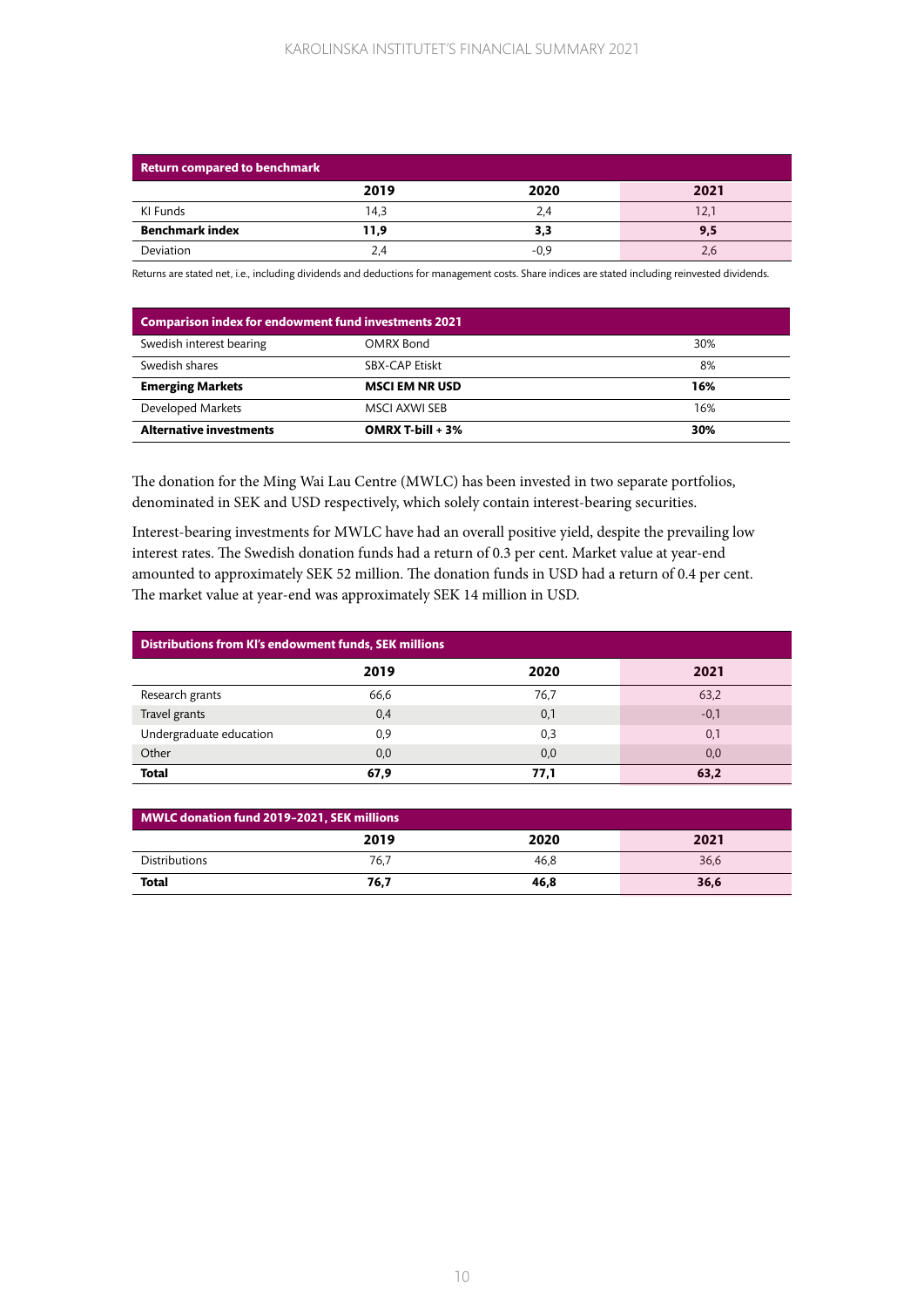### KI Foundations

There are 167 foundations (167) at Karolinska Institutet for which the management is tied to KI. The purpose of the foundations is to promote medical research and education in the field of medicine. During the year, 6 (1) foundations were closed and all their capital was used to fulfil their purpose. The foundations were closed following a decision by the Legal, Financial and Administrative Services Agency or KI's Research Committee. During the year, 0 (1) new foundations were created.

New gifts and donations totalling SEK 10.9 million (SEK 3.9 million) have been received, which have been added to Foundations.

Of the previously awarded research grants and grants to cover travel expenses, SEK 778 thousand (SEK 218 thousand) was reversed.

The result for the year amounted to SEK 143.1 million (SEK 186 million), of which SEK 81 million (SEK 124 million) related to capital gains in connection with the sale and reinvestment of financial securities holdings, and SEK 62 million (SEK 62 million) gains on management funds. The management costs include the cost for 1.85 employees (FTEs). The fluctuation in grants awarded is due to the fact that KI Research Grants are announced every two years.

| <b>Foundations, SEK million</b> |            |             |        |
|---------------------------------|------------|-------------|--------|
|                                 | 2019       | 2020        | 2021   |
| Capital fund                    | 2 2 3 1 .0 | 2 2 3 2 . 3 | 2615.7 |
| <b>Grants awarded</b>           | 18,4       | 62,1        | 23     |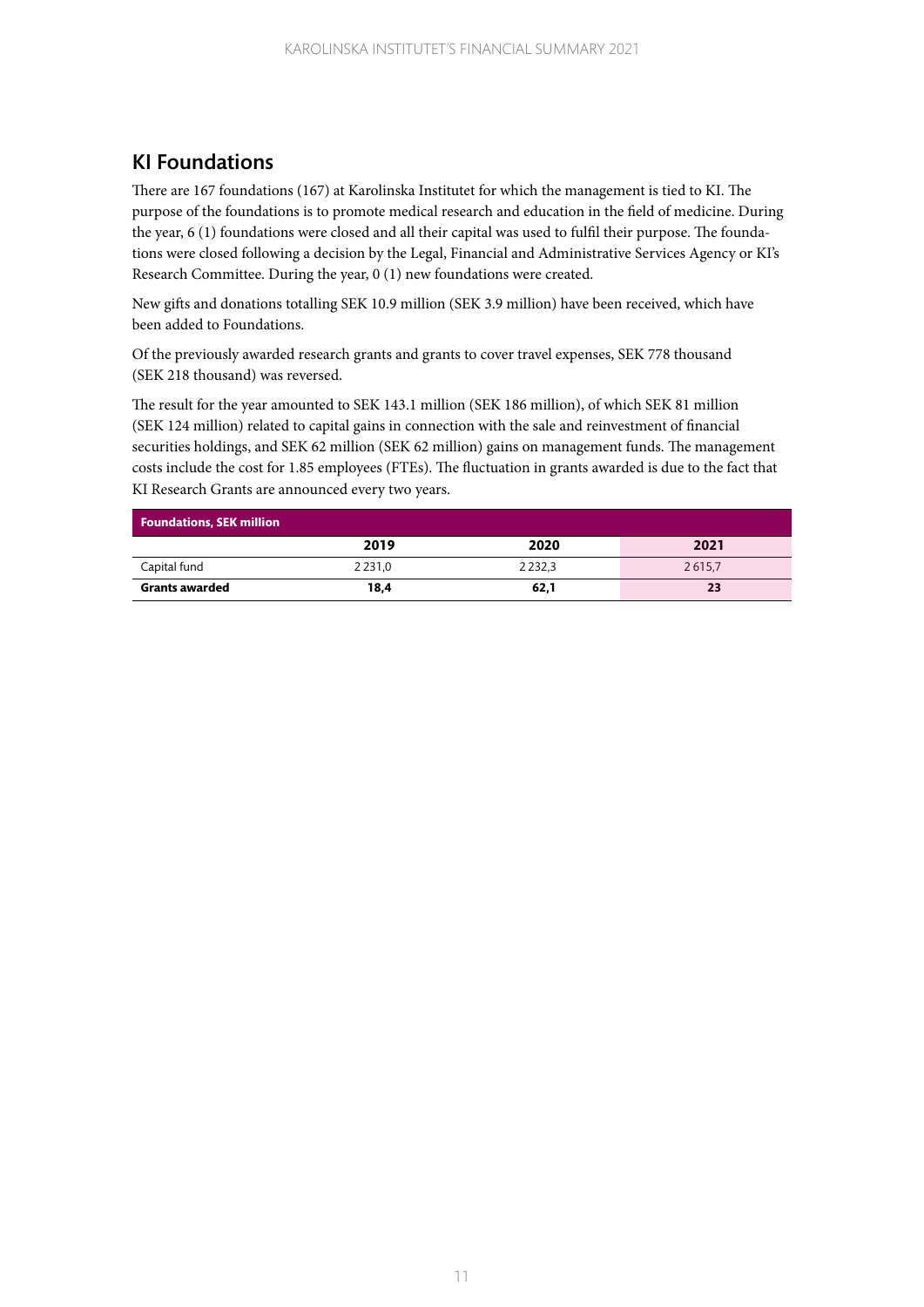# Statement of financial performance and Balance Sheet

### Statement of financial performance (SEK thousands)

|                                                                     | <b>Outcome</b> | <b>Outcome</b> |
|---------------------------------------------------------------------|----------------|----------------|
|                                                                     | 202101         | 202001         |
|                                                                     | 202112         | 202012         |
| <b>Operating revenue</b>                                            |                |                |
| Direct government funding                                           | 3 273 700      | 3 176 817      |
| Revenue from fees and other remunerations                           | 883718         | 840 767        |
| Revenue from grants                                                 | 3 349 692      | 3 263 307      |
| Financial income                                                    | 52 5 20        | 41 031         |
| <b>Total Revenue</b>                                                | 7559629        | 7321923        |
|                                                                     |                |                |
| <b>Operating expenses</b>                                           |                |                |
| Staff costs                                                         | $-3865071$     | $-3697951$     |
| Premises costs                                                      | $-963997$      | $-982472$      |
| Other operating expenses                                            | $-2195146$     | $-2221053$     |
| Financial expenses                                                  | $-6575$        | $-57087$       |
| Depreciation                                                        | $-340940$      | $-340543$      |
| <b>Total Costs</b>                                                  | $-7371728$     | -7 299 106     |
|                                                                     |                |                |
| <b>Operating profit/loss</b>                                        | 187901         | 22817          |
|                                                                     |                |                |
| Profit/loss of holdings in associated companies and subsidiaries    | $\mathbf{0}$   | 0              |
|                                                                     |                |                |
| <b>Transfers</b>                                                    |                |                |
| Funding received from the Government budget for grant financing     | 13 802         | 13519          |
| Funding received from other government agencies for grant financing | 65723          | 41 618         |
| Other funds received for grant financing                            | 106 985        | 124 194        |
| Lämnade bidrag                                                      | $-186511$      | $-179331$      |
| <b>Balance</b>                                                      | $\bf{0}$       | 0              |
|                                                                     |                |                |
| Change in capital for the year                                      | 187901         | 22817          |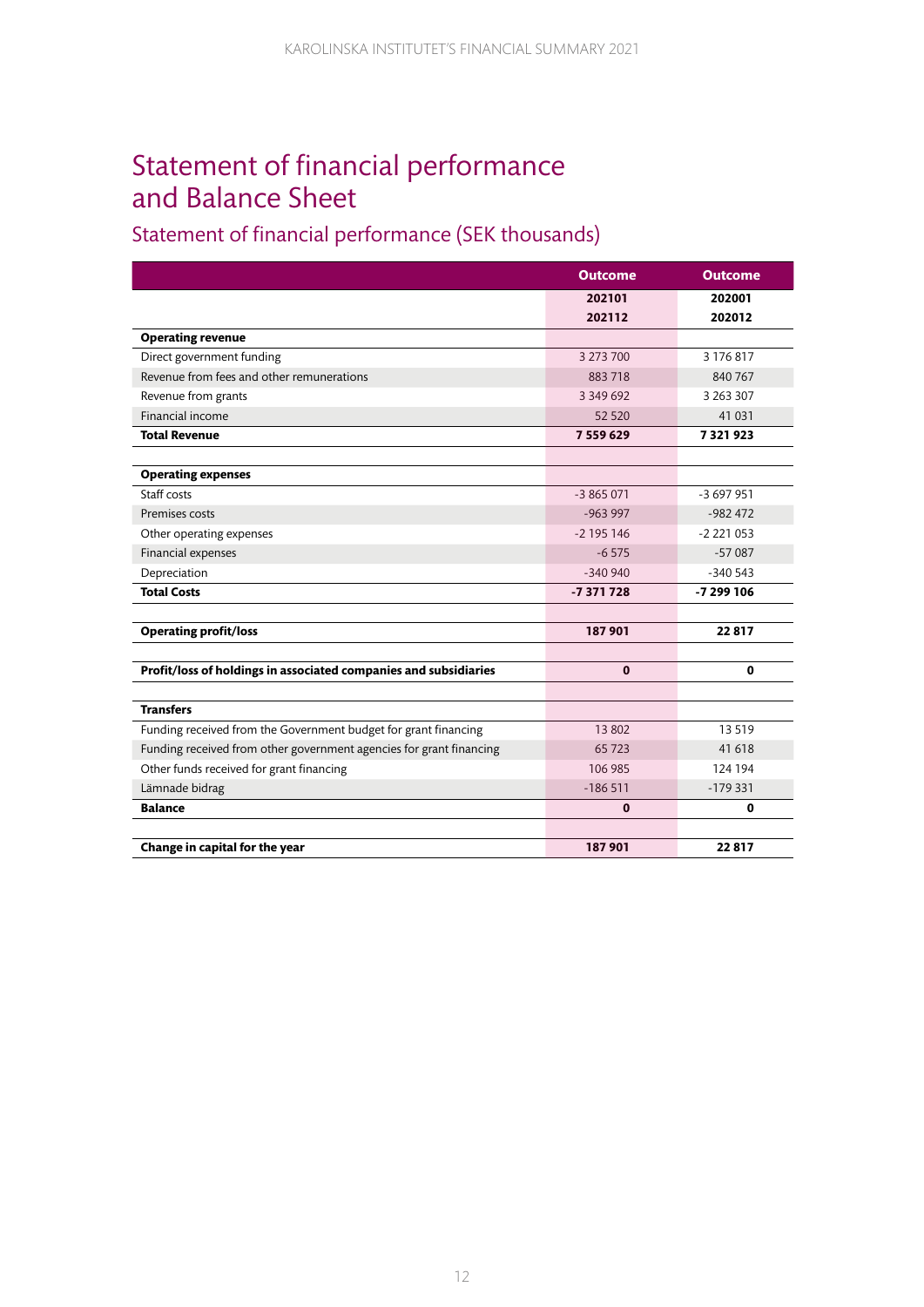## Balance sheet (SEK thousands)

| <b>Assets</b>                                                                    | 202112        | 202012        |
|----------------------------------------------------------------------------------|---------------|---------------|
| <b>Intangible fixed Assets</b>                                                   |               |               |
| Capitalised expenditure for development                                          | 200           | 769           |
| Rights and other intangible fixed assets                                         | 1678          | 2 3 3 7       |
| <b>Total Intangible fixed assets</b>                                             | 1877          | 3 1 0 6       |
|                                                                                  |               |               |
| <b>Tangible fixed assets</b>                                                     |               |               |
| Expenditure for improvements to leased property                                  | 214 971       | 218 367       |
| Machinery, equipment, installations, etc.                                        | 1 0 3 2 1 4 5 | 1 139 945     |
| Fixed assets under construction                                                  | 41 913        | 90 880        |
| <b>Total Tangible assets</b>                                                     | 1 289 0 28    | 1449191       |
|                                                                                  |               |               |
| <b>Financial fixed assets</b>                                                    |               |               |
| Holdings in associated companies and subsidiaries                                | 20 000        | 19 000        |
| Other long-term securities holdings                                              | 398 440       | 389 480       |
| Other long-term receivables                                                      | 2 2 5 0       | 2049          |
| <b>Total Financial fixed assets</b>                                              | 420 690       | 410 529       |
|                                                                                  |               |               |
| <b>Receivables</b>                                                               |               |               |
| Accounts receivable                                                              | 212 119       | 182753        |
| Receivables from other government agencies                                       | 132 681       | 141 238       |
| Other receivables                                                                | 1 3 1 2       | 1922          |
| <b>Total Receivables</b>                                                         | 346 113       | 325 913       |
|                                                                                  |               |               |
| <b>Cut-off items</b>                                                             |               |               |
| Prepaid expenses                                                                 | 239 316       | 244 869       |
| Accrued grant revenue                                                            | 461 685       | 503 838       |
| Other accrued revenue                                                            | 6428          | 7612          |
| <b>Total Cut-off items</b>                                                       | 707 430       | 756320        |
|                                                                                  |               |               |
| <b>Settlements with the Government</b>                                           |               |               |
| Settlements with the Government                                                  | $-38152$      | $-19728$      |
| <b>Total Settlements with the Government</b>                                     | $-38152$      | $-19728$      |
|                                                                                  |               |               |
| <b>Cash and bank balances</b>                                                    |               |               |
| Balance of the interest-bearing account with the Swedish National<br>Debt Office | 4896623       | 4 205 657     |
| Cash and bank                                                                    | 130 829       | 138 056       |
| <b>Total Cash and Bank</b>                                                       | 5 027 452     | 4 3 4 3 7 1 3 |
|                                                                                  |               |               |
| <b>Total Assets</b>                                                              | 7754437       | 7 269 045     |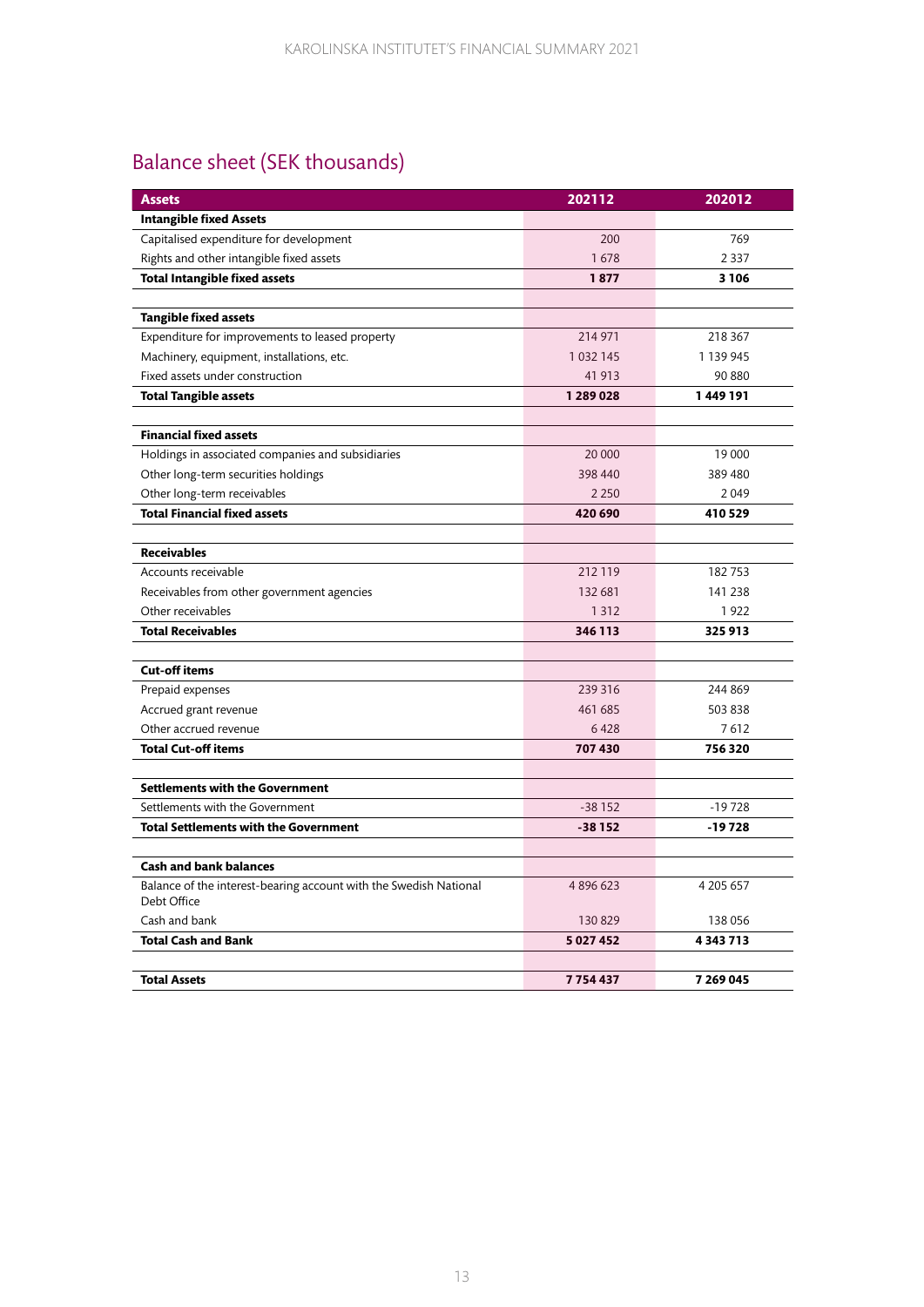## Balance sheet (SEK thousands)

| <b>Capital and liabilities</b>                                     | 202112    | 202012        |
|--------------------------------------------------------------------|-----------|---------------|
| <b>Agency capital</b>                                              |           |               |
| Government capital                                                 | 20 000    | 19 000        |
| Shares of earnings in associated companies and subsidiaries        | $\Omega$  | $\Omega$      |
| Capital brought forward                                            | 1 544 598 | 1 521 781     |
| Change in capital and reserves per financial performance statement | 187 901   | 22 817        |
| <b>Total agency capital</b>                                        | 1752498   | 1 5 6 3 5 9 8 |
|                                                                    |           |               |
| <b>Provisions</b>                                                  |           |               |
| Provisions for pensions, etc.                                      | 2 3 4 7   | 2996          |
| Other provisions                                                   | 42 257    | 44 060        |
| <b>Total Provisions</b>                                            | 44 604    | 47056         |
|                                                                    |           |               |
| Liabilities, etc.                                                  |           |               |
| Loans at the Swedish National Debt Office                          | 1 050 720 | 1 183 025     |
| Liabilities to other Government agencies                           | 160 592   | 103 896       |
| Accounts payable                                                   | 261 666   | 150 215       |
| Other liabilities                                                  | 107 501   | 114 044       |
| <b>Total Liabilities, etc.</b>                                     | 1580478   | 1551181       |
|                                                                    |           |               |
| <b>Cut-off items</b>                                               |           |               |
| Accrued expenses                                                   | 198 344   | 199 877       |
| Unexpended grants                                                  | 3 817 053 | 3 5 2 2 9 8 5 |
| Other cut-off items                                                | 361 459   | 384 349       |
| <b>Total Cut-off items</b>                                         | 4376856   | 4 107 210     |
|                                                                    |           |               |
| <b>Total Liabilities, etc</b>                                      | 7754437   | 7 269 045     |
|                                                                    |           |               |
| <b>Contingent liabilities</b>                                      |           |               |
| Other contingent liabilities                                       | 153 110   | 50 900        |
| <b>Total Contingent liabilities</b>                                | 153 110   | 50 900        |